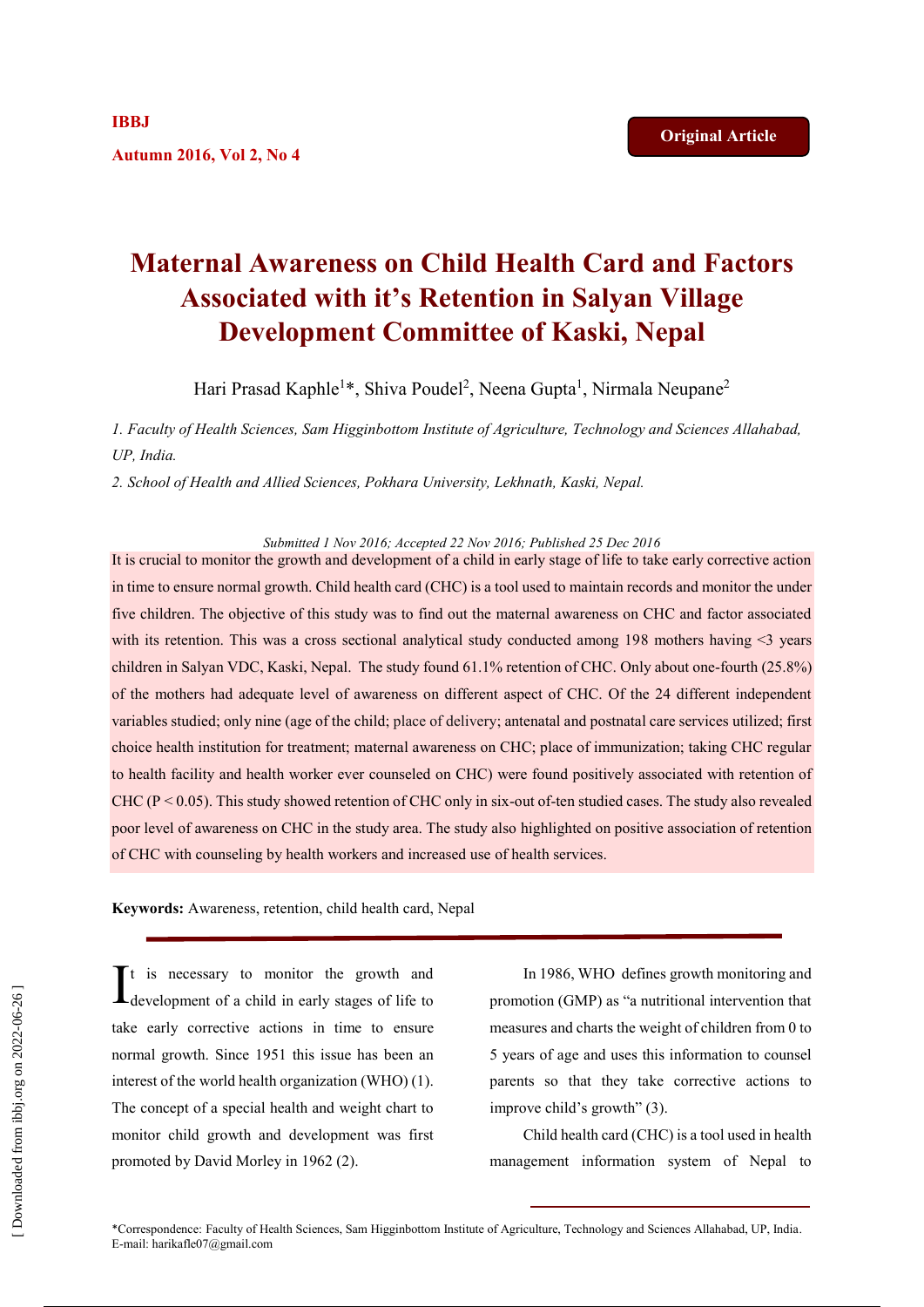maintain records and evaluate health status of under five children. The card includes records on monitoring growth, immunization, Vitamin A supplementation, de-worming and other illnesses (4).

This card is issued to every child attending a public health institution or outreach clinic at first time. The mother should keep the card at home safely and bring it to the health facility on each and every visit about the child (5). Distribution and plotting of CHC is the major strategy of health sector in Nepal to address protein energy malnutrition (6). The anthropometric indices are the components of CHC, which allows visual comparison of the growth progress over time (7). CHC is a useful summary record regarding a child's health during the first five years of life (8).

CHC assists in the screening of children at risk of malnutrition and provides a simple, practical, cost-effective and convenient method of monitoring a child's growth. It also helps to improve health through vaccination compliance. This simple tool acts as a reference for both caregivers at home and health workers during consultations (9).

CHC helps in early detection of any deviation from the growth curve reference line. The direction of growth curve line indicates whether it is rising in parallel to the reference curve (a good sign), remaining flat (an early warning sign), or falling or descending (dangerous) (10). Four important conditions for growth charts to be useful are the data on the weight and the age of a child must be accurate; health workers must be able to understand and interpret the growth charts properly; health workers must be able to identify the appropriate action based on growth curve and mothers must also be able to understand the growth chart and the message that it provides (11).

But implementation of CHC has lagged behind the objectives of WHO and UNICEF. Despite various strategies (such as UNICEF's GOBI-FFF (growth monitoring, oral rehydration therapy, breastfeeding promotion, immunization, food supplementation, family planning, and female education); integrated management of childhood illness; and millennium development goals; the implementation of CHC is still very poor in developing countries (12).

The aim of this study was to determine the level of maternal awareness on CHC and factors associated with its retention in Salyan village development committee (VDC) of Kaski district, Nepal.

#### **Materials and methods**

The study was a cross sectional analytical type involving quantitative approach. It was conducted among mothers having less than three years children in a Salyan VDC of Kaski district of Nepal in July, 2013 to February, 2014. A total number of 198 sample size was determined based on the 42% retention of CHC in a similar study conducted in 2010 (2). The study adopted the stratified random sampling in which the VDC was divided into nine strata according to administrative units (wards). The required number of respondents from each stratum was determined proportionate to the population size. The sample frame was prepared from the immunization register of three consecutive years with necessary adjustment. After preparing the sample frame individual respondent was selected by lottery method. A pretested structured interview schedule was used to collect the data from the respondents. Maternal awareness on CHC was measured regarding its use on different propose, frequency of growth monitoring, meaning of growth directional line and interpretation of reference curve. Retention of child health card was dependent variable with other independent variables– socioeconomic and demographic variables, awareness on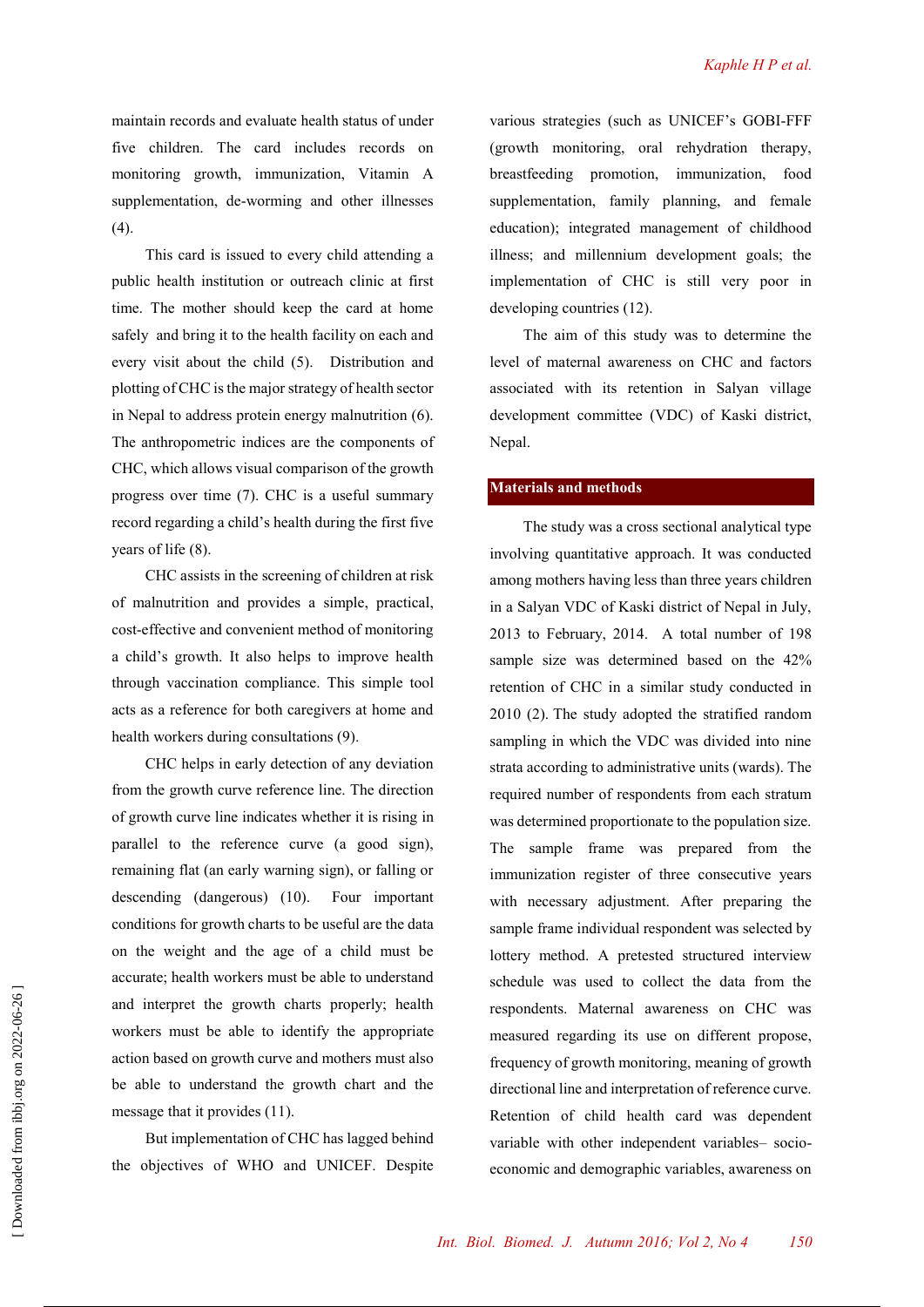CHC and utilization of maternal child healthservices. Anonymity, confidentiality, and voluntary participation and termination were highly emphasized and adopted to make the study more effective. Written approval was taken from district public health office of Kaski and Salyan VDC prior to the survey. The Data were compiled in Microsoft Excel 2007 and analyzed by using SPSS 16 and appropriate statistical tests were performed to draw the inference. P< 0.05 was considered as statistically significant.

#### **Results**

#### **Socio demographic information**

The majority of the respondents were of age group 25-29 (40.4%) years followed by 20-24  $(36.9\%)$  years with mean age  $25.78\pm 4.068$  years. More than half of the respondents (52.5%) had male child as the last child. More than one-third of the respondents (36.9%) had 24-35 months last child. Just above half of the respondents (51.5%) were belong to nuclear family. Most of the respondents (91.4%) were belong to Hindu religion. Very few of the respondents (1.5%) were illiterate (Table 1).

## **Information regarding maternal child health factors**

More than half of the children (51%) were either second or third child as their birth order. Most of them (94.4%) were full term as gestational age at birth. About two-third of the respondents (63.6%) had attended 4 or more antenatal care (ANC) service during their last pregnancy. More than half of the respondents (56.6%) reported that they have delivered their last child in health institution. Only two-out of-ten attended 3 or more postnatal care (PNC) service. Below half of the children (46.5%) were suffered from various illness within last three months. Most of the respondents (87.0%) visited health facility within last three months. Below one third of the respondents (28.3%) reported primary

| Table 1. Socio-demographic information (n=198) |                |      |  |  |  |  |
|------------------------------------------------|----------------|------|--|--|--|--|
| <b>Variables</b>                               | Frequency      |      |  |  |  |  |
| <b>Maternal</b> age                            |                |      |  |  |  |  |
| $<$ 20 years                                   | 6              | 3.0  |  |  |  |  |
| 20 - 24 years                                  | 73             | 36.9 |  |  |  |  |
| 25 - 29 years                                  | 80             | 40.4 |  |  |  |  |
| 30 - 34 years                                  | 32             | 16.2 |  |  |  |  |
| $\geq$ 35 years                                | $\overline{7}$ | 3.5  |  |  |  |  |
| <b>Gender of the child</b>                     |                |      |  |  |  |  |
| Male                                           | 104            | 52.5 |  |  |  |  |
| Female                                         | 94             | 47.5 |  |  |  |  |
| Age of the child                               |                |      |  |  |  |  |
| 0 to 11 months                                 | 62             | 31.3 |  |  |  |  |
| 12 to 23 months                                | 63             | 31.8 |  |  |  |  |
| 24 to 35 months                                | 73             | 36.9 |  |  |  |  |
| <b>Family type</b>                             |                |      |  |  |  |  |
| Nuclear                                        | 102            | 51.5 |  |  |  |  |
| Joint                                          | 96             | 48.5 |  |  |  |  |
| Religion                                       |                |      |  |  |  |  |
| Hindu                                          | 181            | 91.4 |  |  |  |  |
| <b>Buddhist</b>                                | 15             | 7.6  |  |  |  |  |
| Christian                                      | $\overline{2}$ | 1.0  |  |  |  |  |
| <b>Maternal education</b>                      |                |      |  |  |  |  |
| Illiterate                                     | 3              | 1.5  |  |  |  |  |
| Read and write                                 | 16             | 8.1  |  |  |  |  |
| Primary                                        | 49             | 24.7 |  |  |  |  |
| Secondary                                      | 81             | 40.9 |  |  |  |  |
| Higher secondary                               | 36             | 18.2 |  |  |  |  |
| Bachelor and above                             | 13             | 6.6  |  |  |  |  |

health care health institutions as their first choice institution for treating their children. Only one- third of the respondent's (33.3%) first choice health facility was within 30 minutes walking distance (Table 2).

#### **Maternal awareness on CHC**

Maternal awareness on different aspects of CHC is presented in Table 3. Only about one-fourth (25.8%) of the mothers had adequate level of awareness on different aspects of CHC.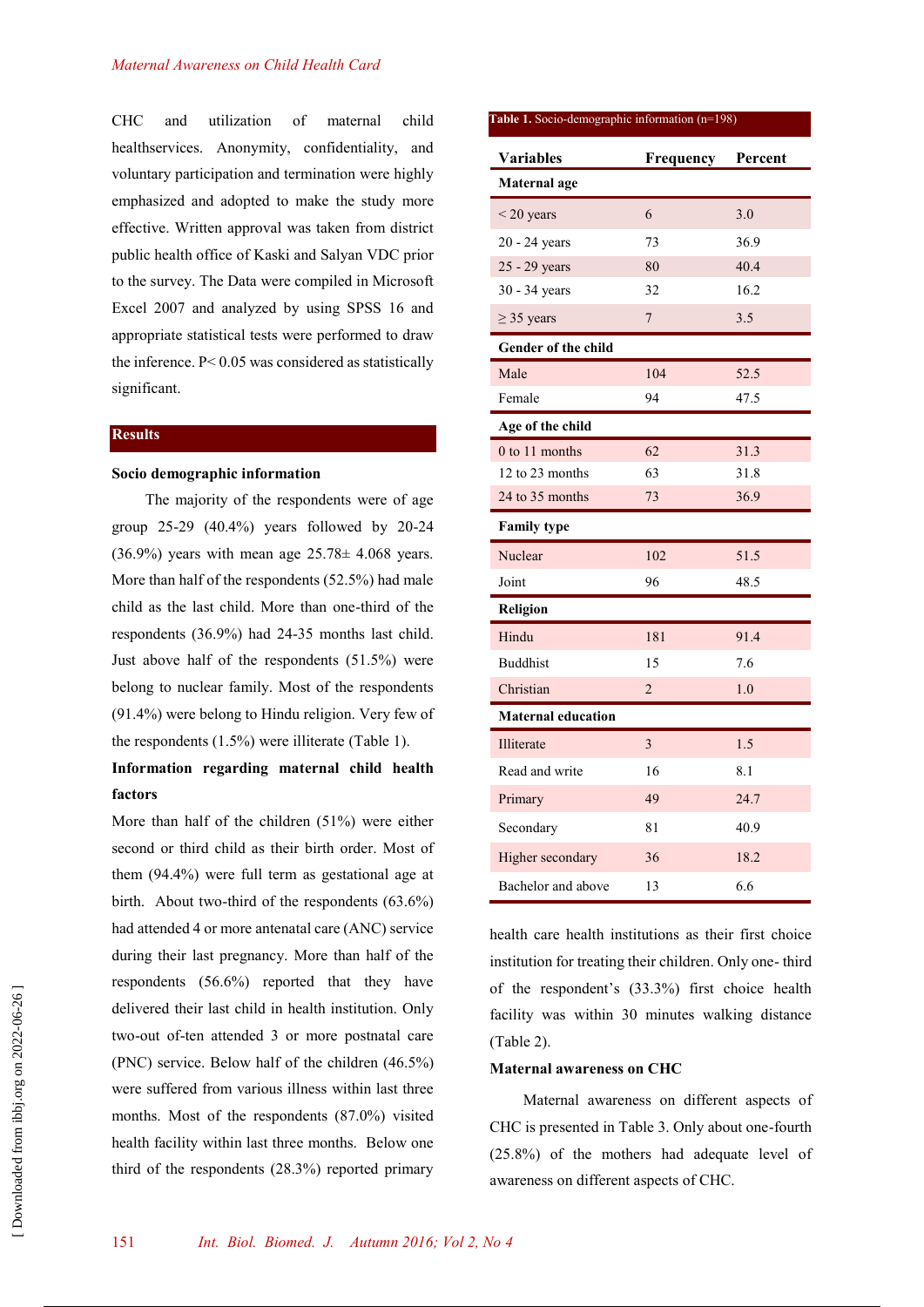**Variables Frequency Percent Birth order**  First child  $\frac{70}{25.4}$  35.4 Second or third child 101 51.0  $\ge$ Fourth child 27 13.6 **Gestational age of the last child Preterm** 4.5 Full Term 94.4 Post Term  $\qquad \qquad 2$   $\qquad \qquad 1.0$ **Frequency of ANC check-up**  $\geq 4$  times 63.6 1 to 3 times 28.8 Not at all  $15$  7.6 **Place of last delivery** Home  $86$  43.4 Institution 112 56.6 **Frequency of PNC check-up**  $\geq$  3 times 43 21.7 1 to 2 times 106 53.5 Not at all  $\begin{array}{ccc} 24.8 \end{array}$ **History of illness in last 3 months**  $Y$ es  $92$  46.5 No  $106$  53.5 **Types of health problems (n=92)** Diarrhea 14.1 anns an t-Iar-an an t-Iar-an an t-Iar-an an t-Iar-an an t-Iar-an an t-Iar-an an t-Iar-an an t-Iar-ARI 52 56.5 Fever 62.0 Injury  $25$  27.2 Other problems 15 7.6 **Visited HF in last 3 months (n=92)** Not at all  $13.0$ 1 times 37 40.2 2-3 times  $41$  44.6  $>3times$  2.2 **First choice of HF for treatment**   $HP/PHC/SHP$  56 28.3 Private clinic/hospital 89 44.9 Government hospital 53 26.8 **Distance of that health HF**  $\leq$ 30 minutes' walk 33.3 31-59 minutes' walk 45 22.7  $\geq 60$  minutes' walk 43.9 **Table 2.** Information regarding maternal child health factors (n=198) ANC: antenatal care; ARI: acute respiratory infections; HF: health facility; HP: health post; PHC: primary health center; PNC: postnatal care; SHP: sub health post.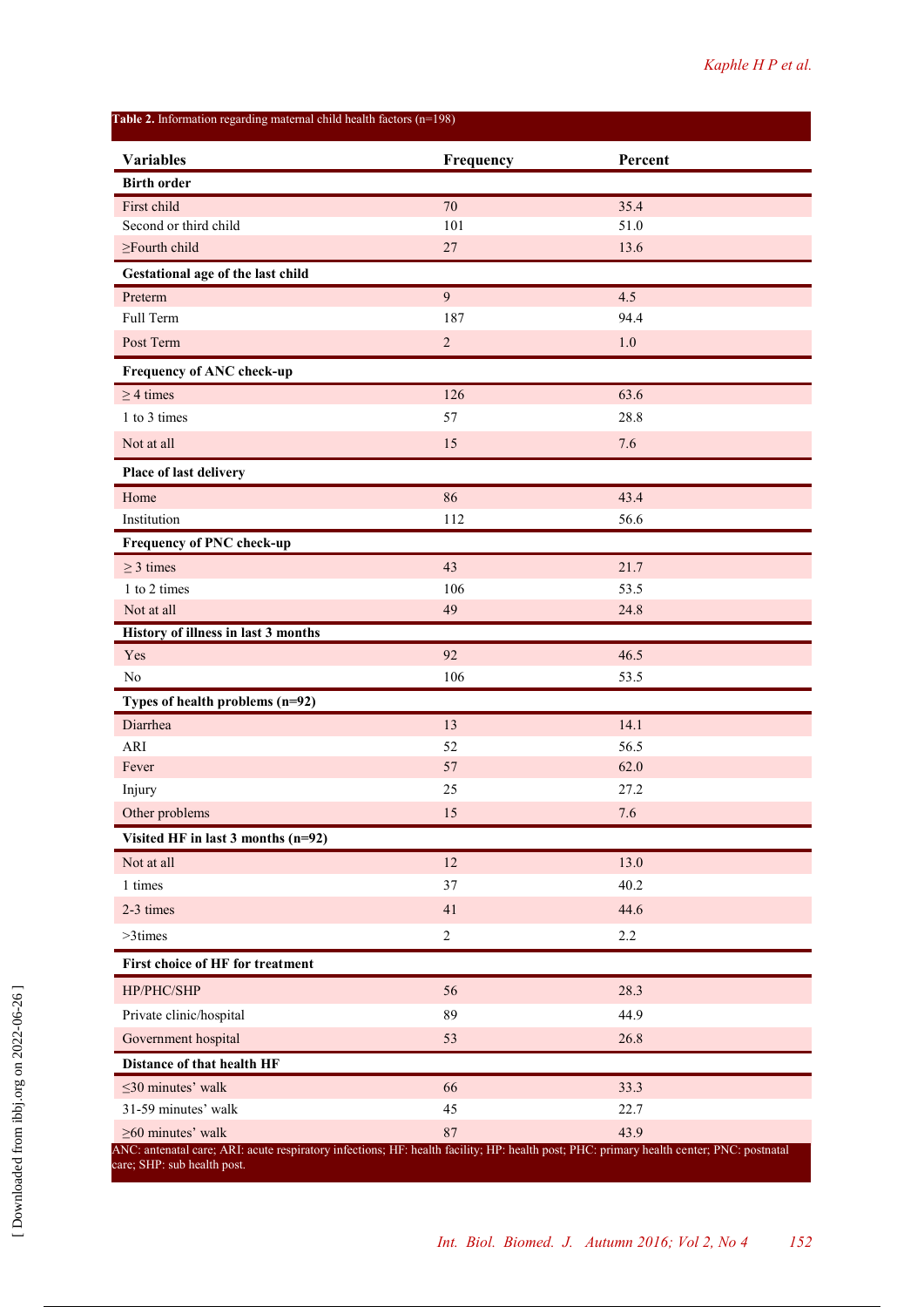| Table 3. Maternal awareness on child health card (n=198)                       |              |         |
|--------------------------------------------------------------------------------|--------------|---------|
| <b>Variables</b>                                                               | Frequency    | Percent |
| Awareness on use of CHC                                                        |              |         |
| Recording immunization status                                                  | 162          | 81.8    |
| Recording growth monitoring                                                    | 99           | 50.0    |
| Recording Vitamin A supplementation                                            | 35           | 17.7    |
| Recording Albendazole supplementation                                          | 31           | 15.7    |
| Gaining knowledge on breast feeding                                            | 20           | 10.1    |
| Record sickness information                                                    | 11           | 5.6     |
| Gaining knowledge on complementary feeding                                     | 8            | 4.0     |
| Gaining knowledge on types of curve.                                           | 7            | 3.5     |
| Recording adverse events following immunization                                | $\mathbf{0}$ | 0.0     |
| Awareness on frequency of growth monitoring                                    |              |         |
| Once in a month during 0-11 months                                             | 94           | 47.5    |
| Once in every two months during 12-23 months                                   | 8            | 4.0     |
| Once in every three months during 24-35 months                                 | 18           | 9.1     |
| Awareness on growth directional line                                           |              |         |
| Directed up-ward                                                               | 118          | 59.6    |
| Directed down-ward                                                             | 103          | 52.0    |
| Horizontal                                                                     | 64           | 32.3    |
| <b>Awareness on reference curve</b>                                            |              |         |
| Deviation of plotted line above the upper reference curve                      | 34           | 17.2    |
| Deviation of plotted line below the lower reference curve                      | 58           | 29.3    |
| Meaning of plotted horizontal line in between upper $\&$ lower reference curve | 35           | 17.7    |
| <b>Level of awareness</b>                                                      |              |         |
| Adequate                                                                       | 50           | 25.2    |
| Fair                                                                           | 78           | 39.4    |
| Poor                                                                           | 70           | 35.4    |

# **Association of retention of CHC with different variables**

Of the 24 different independent variables studied; only nine (age of the child; place of delivery; ANC and PNC services utilized; first choice health institution for treatment; maternal awareness on CHC; place of immunization; taking CHC regular to health facility and health worker ever counseled on CHC) were found positively associated with retention of CHC ( $P < 0.05$ ) (Table 4).

## **Discussion**

This study found 61.1% retention of CHC which was higher than the study conducted in Divyapuri VDC, Nawalparasi, Nepal in 2010 (42%) (2) and the study conducted by CARE Nepal in 2007 in one Terai district (Kanchanpur-51.2%) and three hills districts (Doti, Bajhang & Dadeldhura-16.3%) (13). Studies from other developing countries showed retention of CHC as 66% in Uganda, 74.3% in Tanzania, 81.2% in Brazil and 55.8% in Nigeria (14-17).

Similar to the study of Divyapur VDC, Nawalparasi; there was a positive association of younger age of the child with retention of CHC (2). It might be because many mothers do not keep records carefully once the children complete the vaccination schedule at the age of about one year or might be due to their poor knowledge regarding the use of CHC for growth monitoring after 12 months of age (2) or might be due to the poor or no couns-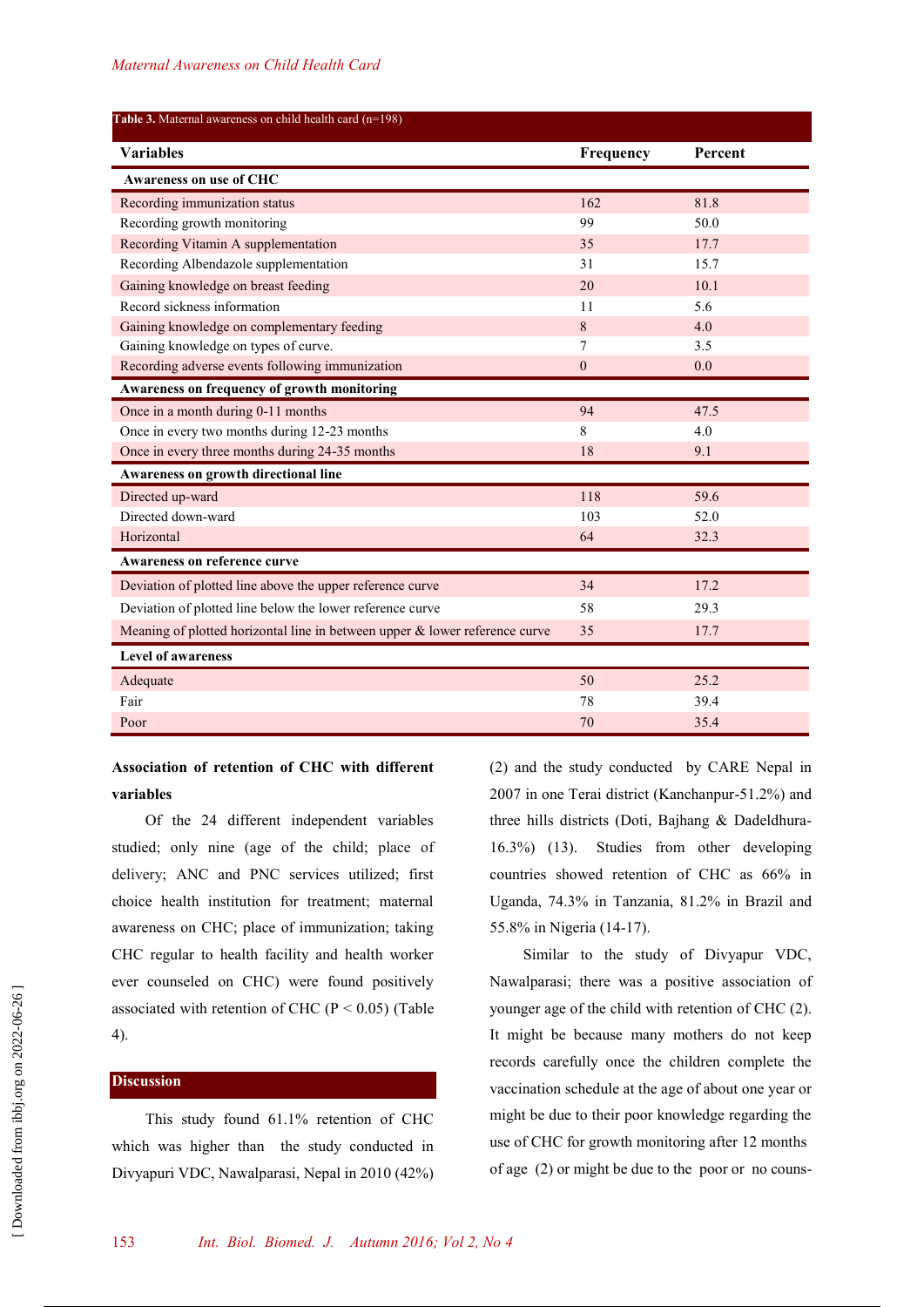| <b>Variables</b>                          | Yes       | No $(\% )$ | $\chi^2$ | p value    | <b>OR</b>    | 95% CI       |
|-------------------------------------------|-----------|------------|----------|------------|--------------|--------------|
| Age of child                              |           |            |          |            |              |              |
| $0-11$ months                             | 45(72.6)  | 17(27.4)   | 12.555   | $0.002*$   | 3.209        | 1.556-6.616  |
| 12-23 months                              | 43 (68.3) | 20(31.7)   |          |            | 2.606        | 1.291-5.262  |
| 24-35 months                              | 33(45.2)  | 40 (54.8)  |          |            | $\mathbf{1}$ |              |
| Place of delivery                         |           |            |          |            |              |              |
| Institution                               | 77 (68.8) | 35(31.2)   | 6.331    | $0.012*$   | 2.100        | 1.174-3.757  |
| Home                                      | 44 (51.2) | 42 (48.8)  |          |            |              |              |
| <b>ANC</b> service                        |           |            |          |            |              |              |
| 4 or more times                           | 87(69.0)  | 39 (31.0)  | 10.722   | $0.005*$   | 4.462        | 1.430-13.923 |
| 1 to 3 times                              | 29 (50.9) | 28 (49.1)  |          |            | 2.071        | 0.629-6.826  |
| Not at all                                | 5(33.3)   | 10(66.7)   |          |            | $\mathbf{1}$ |              |
| <b>PNC</b> service                        |           |            |          |            |              |              |
| 3 or more times                           | 35(81.4)  | 8(18.6)    | 14.317   | $0.001*$   | 5.833        | 2.247-15.143 |
| 1 to 2 times                              | 65(61.3)  | 41 (38.7)  |          |            | 2.114        | 1.063-4.205  |
| Not at all                                | 21(42.9)  | 28(57.1)   |          |            | $\mathbf{1}$ |              |
| <b>First choice for treatment</b>         |           |            |          |            |              |              |
| <b>Health Post</b>                        | 42(75.0)  | 14(25.0)   | 6.618    | $0.037*$   | 2.679        | 1.191-6.023  |
| Private clinic                            | 51 (57.3) | 38 (42.7)  |          |            | 1.198        | 0.605-2.374  |
| Hospitals                                 | 28(52.8)  | 25(47.2)   |          |            | 1            |              |
| <b>Level of awareness</b>                 |           |            |          |            |              |              |
| Adequate                                  | 43 (86.0) | 7(14.0)    | 18.390   | $< 0.001*$ | 6.504        | 2.576-16.422 |
| Fair                                      | 44 (56.4) | 34(43.6)   |          |            | 1.370        | 0.717-2.620  |
| Poor                                      | 34(48.6)  | 36(51.4)   |          |            | $\mathbf{1}$ |              |
| <b>Place of immunization</b>              |           |            |          |            |              |              |
| <b>Health Post</b>                        | 83 (68.0) | 39(32.0)   | 6.892    | $0.032*$   | 2.261        | 1.223-4.181  |
| Hospital                                  | 6(60.0)   | 4(40.0)    |          |            | 1.594        | 0.411-6.173  |
| Out Reach Clinic                          | 32(48.5)  | 34(51.5)   |          |            | $\mathbf{1}$ |              |
| <b>Taking CHC regularly to HF</b>         |           |            |          |            |              |              |
| Yes                                       | 54(83.1)  | 11(16.9)   | 17.857   | $< 0.001*$ | 4.543        | 2.179-9.470  |
| No                                        | 67(51.9)  | 62(48.1)   |          |            |              |              |
| Health worker ever explained<br>about CHC |           |            |          |            |              |              |
| Yes                                       | 105(71.9) | 41(28.1)   | 22.915   | $< 0.001*$ | 5.122        | 2.543-10.317 |
| No                                        | 16(33.3)  | 32(66.7)   |          |            |              |              |

eling by health workers for regular growth monitoring to their parents/caregiver.

Similar to the study of Uganda and different to the study of Divyapuri VDC of Nepal, place of delivery was significantly associated with retention of CHC (2, 13). Similarly, the utilization of ANC and PNC services were seen as determinants of retention of CHC which was quite different from the

result of a similar study in Divyapuri VDC of Nawalparasi, Nepal (2). This may be because these opportunities had been utilized properly in the health facility to educate mothers on importance and advantages of CHC.

This study found that the place of immunization was significantly associated with retention of CHC. The level higher the health